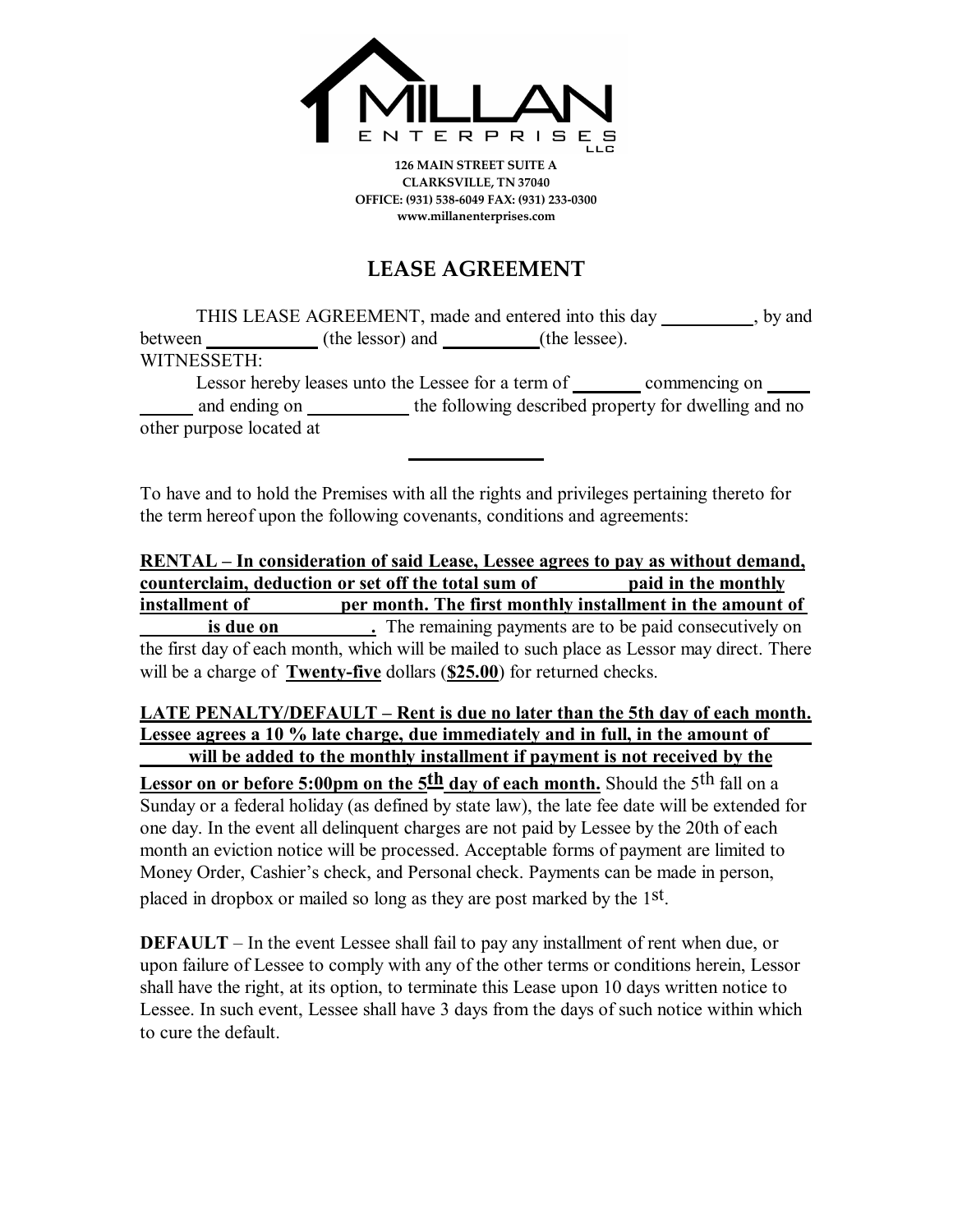**FURTHER RIGHT of LESSOR upon DEFAULT** – In the event of termination of this Lease by reason of a violation of its term by Lessee, Lessor shall be entitled to obtain judgment against Lessee for the balance of the rent agreed to be paid for the entire term of the Lease, together with all expenses of Lessor in regaining possession of the Premises including reasonable attorney's fees and Court costs, the aggregate of all such amounts to be computed on a lump sum basis at the time of termination.

## **SECURITY DEPOSIT – LESSEE hereby deposits as security deposit, to be held by the LESSOR as long as the LESSEE occupies the leased premises.** The

deposit will be forfeited if Lessee terminates this lease or defaults under this lease for any reason. If Lessee terminates this lease the Lessor shall have the right to prosecute the Lessee. Deposit will be held at PLANTERS BANK. Lessor will conduct an inspection within 4 calendar days of Lessee having completely vacated premises. Lessee has the right to be present at the inspection within this time frame. If a mutual inspection is set and the Lessee fails to attend, rights of the Lessee to contest any damages found by Lessor during the inspection are waived. During a mutual inspection, any damages found are compiled in a list along with any other legally allowable charges against the security deposit and submitted to the Lessee. **Security deposit is to be used by the LESSOR to cover costs for any damages to the property beyond ordinary wear and tear, and damages resulting from non-performance of any provisions of this agreement by LESSEE.** Said damages include, but are not limited to: costs for cleaning, repairs, replacement of fixtures, and vandalism or destruction of property. Lessee has reviewed and agreed to the list of estimated cleaning and repair costs provided. If deposit does not cover such costs and damages, the Lessee will be held responsible for any additional costs to Lessor.

**USE OF PREMISES** – The premises shall be used and occupied by Lessee exclusively as a single family, private residential dwelling. Lessee shall at all times keep and maintain the premises in a clean and sanitary condition. A maximum of two Lessor approved vehicles are allowed per rental unit and must abide by parking in accordance of the complex while being courteous of neighbors. Failure to abide by parking regulations will result in the charge of a \$25.00 fine to Lessees account for each violation. Tenant and tenant guests(s) vehicle(s) must remain in legal and operable condition at all times. Failure to maintain vehicle(s) in such condition may result in towing of vehicle(s) at owner's expense. Oil leaks and other vehicle discharges are the responsibility of Lessee and any resulting property damage will be charged to Lessee's account. Lessee agrees not to cause or allow any noise or activity on the premises that may disturb the peace and quiet of another resident and/or neighbor. Smoking is permitted in units and on the property; however, Lessor requires all smoking individuals be courteous and respectful of other nonsmoking tenants and visitors. Premises damages incurred due to smoking will be charged to Lessee's account. Smoking damages may include but are not limited to, burn/soot marks & stains, strong odor of smoke, litter of cigarette butts, discoloration of unit and/or Lessor property within unit, etc. Disassembly of smoke detectors to accommodate for smoking is a lease violation. Lessee is responsible for ensuring all smoke detectors within the unit remain mounted in their original locations and operable at all times.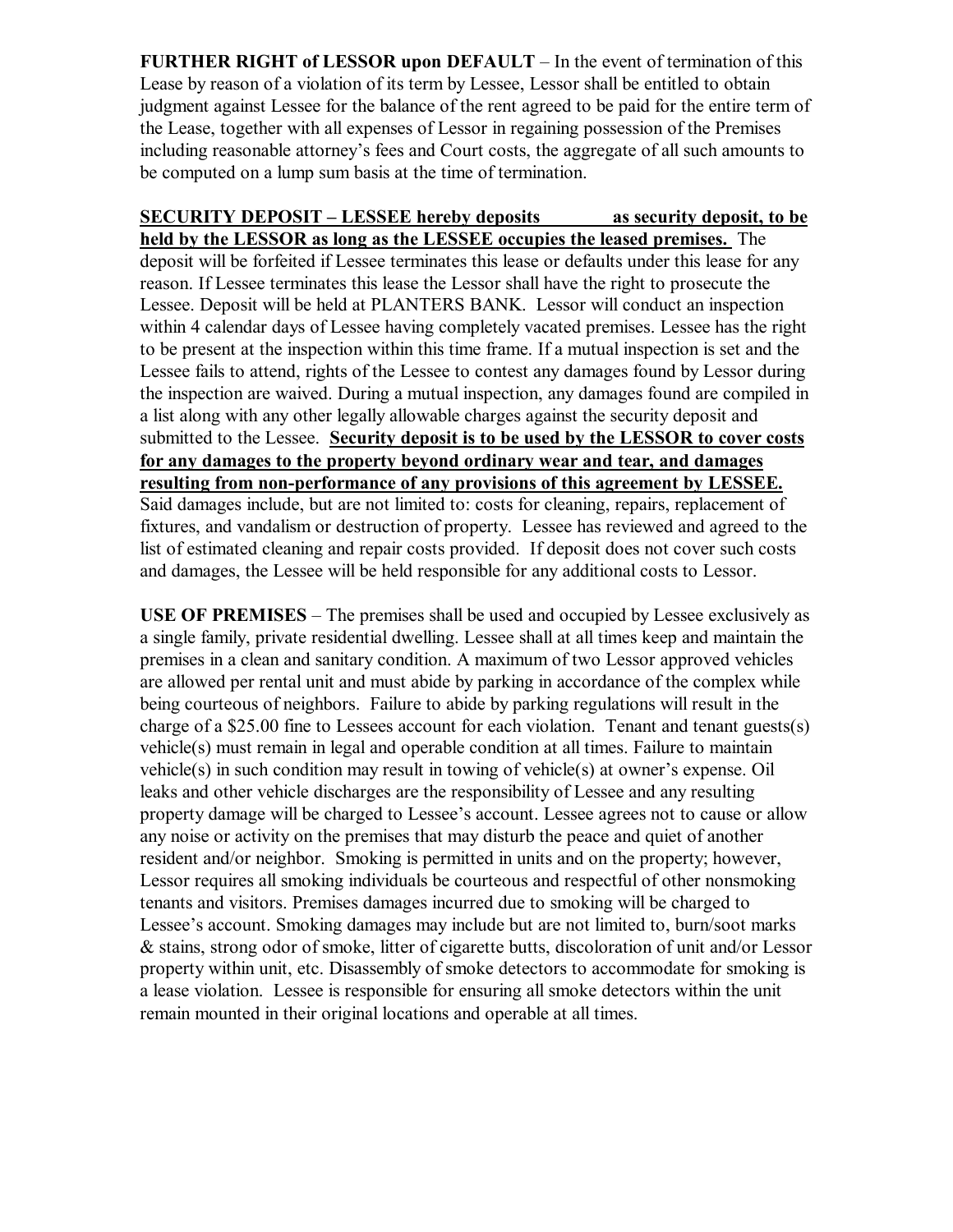**SURRENDER OF POSSESSION** – Lessee agrees to surrender peaceably and quietly possession of the Premises to Lessor upon lease termination or expiration, in good and tenantable condition. Unit is to be surrendered in as clean and safe a condition as it was originally received. All appliances, cabinets, floors, carpet, blinds, toilets, sinks and showers must be cleaned. All lighting fixtures must have the maximum number of light bulbs permitted installed and in working order. Ordinary wear and tear is accepted. It is agreed that all dirt, holes, tears, burns, and stains of any size or amount in the carpets, blinds, walls, fixtures, and/or any other part of the premises, does not constitute reasonable wear and tear. **Lessee understands that entire carpet needs to be professionally cleaned and receipt of which must be turned in to Lessor. Failure to comply will result in the full forfeiture of security deposit. In addition, Lessee will be held responsible for all charges associated with damages found in leased premises.** Should Lessee hold over after the expiration of the term of this Lease, or any extension or renewal hereof, such tenancy shall be from month to month only and upon all terms and conditions hereof. Lessor has the right to increase rent at anytime after lease has expired. **Lessee must provide 30 days written notice upon vacating the premises. Rent will be charged each day until keys are returned to our office.**

**COMPLIANCE WITH LAWS and REGULATIONS** – Lessee shall comply with all existing or future laws and regulations affecting the cleanliness, occupancy and preservation of the Premises which have been or which may be opted, passed or issued by the State of Tennessee, Montgomery County TN, or by any other government, governmental or regulatory agency. Charcoal burners and other open-flame cooking devices shall not be operated on balconies or within 10 feet of combustible construction as per the International Fire Code. Lessor has the right to terminate lease within (3) days of written notice being received by tenant for lessee or person's on premises with lessee consent who: intentionally commit a violent act, behave in a manner constituting or threatening to be real or present danger, or creates a hazardous or unsanitary condition on the property affecting health, safety, welfare, life. Any and all illegal activities conducted may result in removal of persons from the property and/or result in a legal eviction.

**UTILITIES** – Lessee shall be responsible for arranging and paying for all utility services required on the Premises unless otherwise stated by Lessor. Lessee shall order all accounts to be placed in Lessees name no later than the first day of the lease term. All required utilities are to remain active and in Tenant's name up until key turn in or expiration of lease, whichever is the latter of the two. Lessee is responsible for maintaining a minimum temperature of 55 degrees throughout the months of October-May. If utilities are deactivated at any time prior to lease expiration, entire security deposit will be forfeited and Lessee will be held responsible for all associated damages, charges and reconnection fees.

**ASSIGNMENT and SUBLETTING** – Lessee shall have no right to assign this Lease, nor to sublet or grant any concession or license to use the Premises or any part thereof without the proper written consent of Lessor. All persons 18 or older residing in the unit must be approved by Lessor through an application process PRIOR to moving into said unit.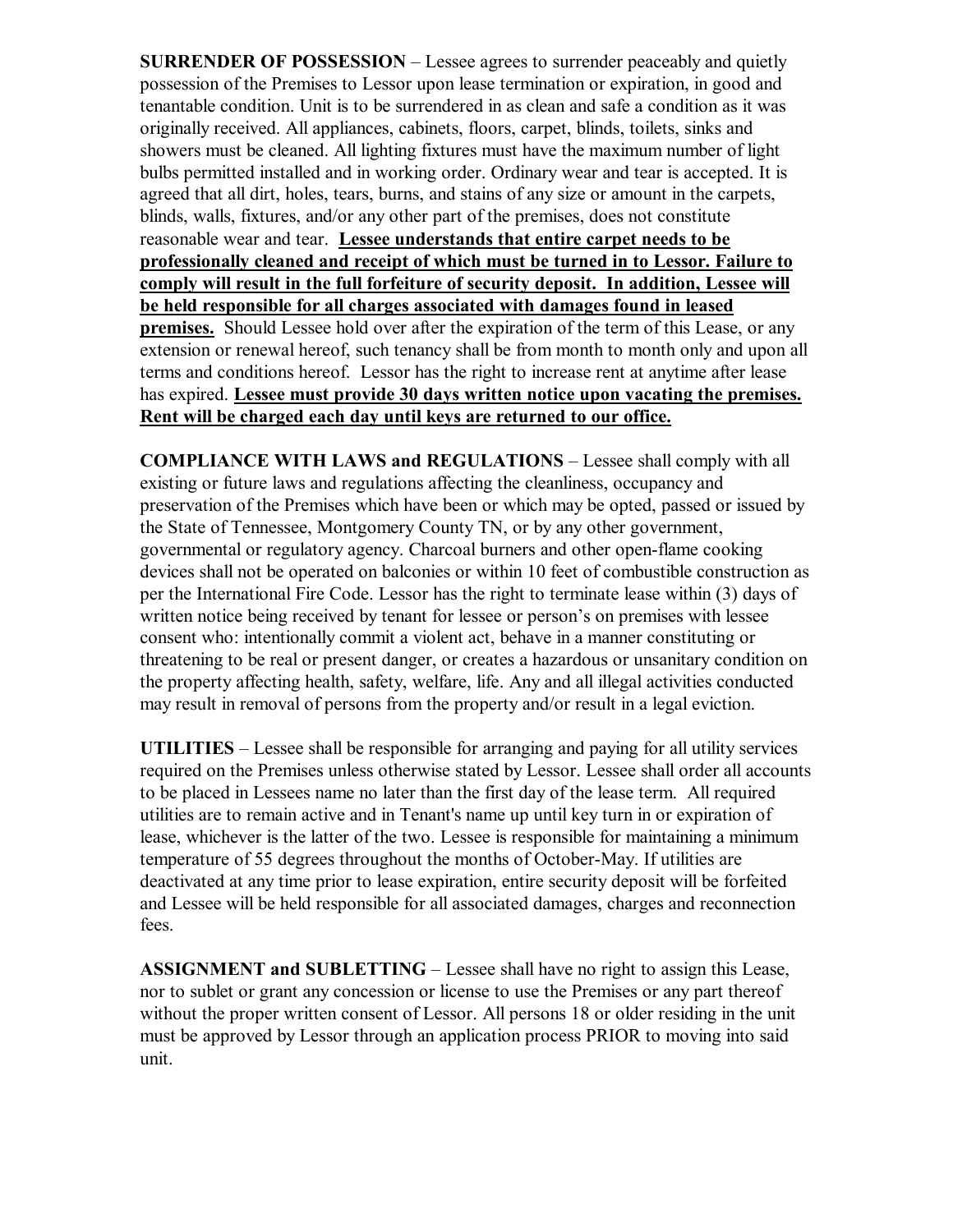**REPAIRS and MAINTENANCE** – Lessee shall keep and maintain the interior of the premises in good order and condition at all times during the term hereof and shall be responsible for all extraordinary and ordinary maintenance. Lessee shall be responsible for disposing of items in size and nature not normally acceptable by the garbage hauler. In the event Lessor has to dispose of any items not picked up by trash hauler, a minimum fee of **TWO HUNDRED AND FIFTY DOLLARS (\$250.00)** shall be charged to Lessee's account. The Lessee will not create waste or permit waste to be committed on the Premises. Lessee shall be responsible for keeping all plumbing fixtures/drains free of items/debris that may cause clogging, i.e. hair, feminine/intimate products, paper towels, toys, etc. Lessee shall pay for the service of any plumbing fixture/drain that may need to be cleared due to stoppage and for the expense or damage caused by stopping of waste pipes or overflows. Lessor shall be responsible for maintaining the roof, sub-floors, exterior walls, and heating and cooling systems. Lessee shall not keep or have anything on the Premises or so use the Premises so as to adversely affect the insurance thereon or cause the rate of insurance to be increased. All damage caused by the Lessee, their agents, employees, invitees, or any other persons in or on the premises will result in accrued damage fees charged to the Lessee. The Lessee will not remove, demolish, or materially alter any part of the Premises without the Lessor's prior written consent. No storage is permitted in the stairwells and exit ways. This includes but is not limited to bicycles, grills, baby carriages, etc. The Lessee will maintain the premises in a good and tenantable condition and will restore or replace damaged or destroyed improvements with items of equal quality and value. It is the Lessee's responsibility to report any maintenance issues immediately to the Lessor while residing at the premises. If Lessee fails to report a maintenance issue within 24 hours of occurrence, Lessee could be held responsible for the cost of damage that occurred to the property during that time.

In addition, Lessee agrees to the following provisions regarding Repairs and Maintenance: \* When installing washing machine, Lessee agrees to use a steel braided hose to connect the water line.

\* Air filters must be changed monthly. Lessee will be charged for any repairs to the HVAC unit caused by negligence.

\* Pest control is not provided. Lessor will only treat the unit within 30 days of move-in if there is an infestation due to previous tenant.

\* Lessee residing in a single-family home is responsible for maintaining the lawn, shrubs, trees, in accordance to Montgomery County Building and Codes. Additionally, single-family home tenants are responsible for the routine maintenance/clean out of gutters on the home. **Lawn care is only provided for multifamily housing.** 

**ALTERATIONS to/REPAIRS or IMPROVEMENTS** – Lessee shall make no alterations to, repairs, or improvements on/to the Premises without the prior written consent of Lessor. Examples include: painting, wallpaper, installation of landscaping, change or installation of new locks, etc.

## **CONDITION OF THE PREMISES** – **Lessee has inspected the Premises and accepts it in its present condition without any representation or warranty by Lessor**

**whatsoever.** Lessee agrees not to hold Lessor responsible for any damage, accidents or injuries to Lessee or Lessees belongings made on the Premises. Lessee acknowledges that Landlord/Lessor is not responsible for and will not provide fire or casualty insurance for their personal property.

**FIXTURES** – Lessee shall maintain and shall not remove any fixtures from the premises. The fixtures include but are not limited to, chandeliers, lighting fixtures, curtains, blinds,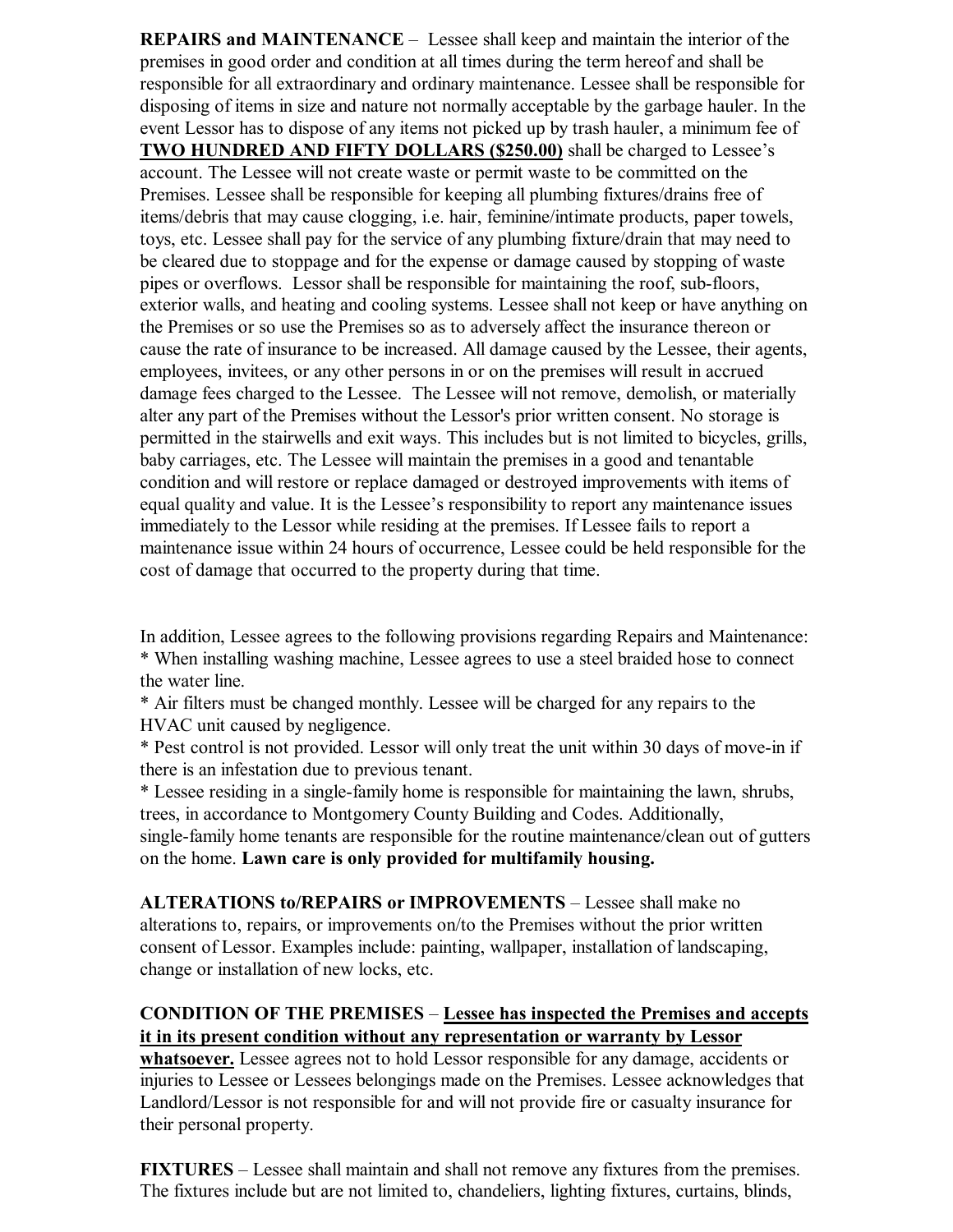all other window dressings, ceiling fans, stove, refrigerator, dishwasher, and all other standard appliances.

**SMOKE ALARMS** – Lessee shall maintain properly working smoke detectors/smoke alarms in the unit. Lessee hereby releases and holds Lessor harmless from Lessee or Lessee's agents (guests) failure to properly maintain smoke detectors/alarms or the destruction of smoke detectors/alarms. **Lessee agrees to check smoke alarms monthly to ensure they are working properly.**

**DAMAGE to or DESTRUCTION of PREMISES** – Lessee agrees to pay rent at herein unless the Premises shall be destroyed or rendered uninhabitable in consequence such as fire, lightning, storm, tornado, or other casualty, in which event Lessee shall not be liable for rent for the period in which the Premises are inhabitable. Lessee however, is liable for rent accrued up to the date of the damage by any of the stated causes, and for all rent accruing after the Premises shall again be made tenantable: provided, that Lessor shall have the option either to repair and make tenantable the Premises within a reasonable time after the same damage, or to terminate this Lease.

**INSURANCE** – **Lessee agrees and understands that if the Premises shall be destroyed or damaged by fire, lightning, storm, tornado, or other casualty, Lessor will not be held responsible of Lessees belongings.** The building itself is the only thing that is covered by insurance. Renters insurance must be purchased by the Lessee for their personal belongings to be covered. (We do not offer Renter's Insurance.)

**NO LIENS** – In their use of the Premises and in the performance of their duties to maintain the interior of the same, Lessee will not under any circumstances, suffer or permit any lien to attach to the Premises or any portion thereof.

**ANIMALS**- **NO PETS are allowed in any of our properties at any time, including the pets of guests.** Lessee shall keep no domestic or other animals on or about the premises without prior written consent of Lessor. **Any violation of this rule shall result in the sum of \$500.00 immediately assessed to Lessee's account. Lessee is to immediately remove the pet within 24 hours or an additional \$50.00 per day will be charged for each day the pet remains on the premises.** The fee does not include any charges incurred to cover damages or destruction due to pet urine, feces, floor repair, flea exterminations, cleaning, deodorization, etc. Lessor will provide Lessee a 24-hour notice to remove animal(s) and a follow-up inspection of the premises will be conducted. **The presence of any pet found on the property shall be deemed a material and incurable breach of this Lease and shall be cause for the service of a three-day notice terminating tenancy.** Lessee will be held responsible for all associated attorney's fees court costs, and all charges associated with damages found in leased premises.

**INSPECTIONS** – Lessor and its agents shall have the right at all reasonable times during the term of this lease, and any extension or renewal hereof, to enter the Premises for the purpose of inspecting. Lessor will provide 24 hours advance notice to Lessee prior to entering the Premises. If Lessee cannot be present for scheduled inspection, Lessor may obtain a key and enter the leased premises in their absence.

**NOTICES** – Any notice required or permitted to be made to Lessor under the terms of this Lease shall be given in writing and shall be forwarded by certified mail; postage